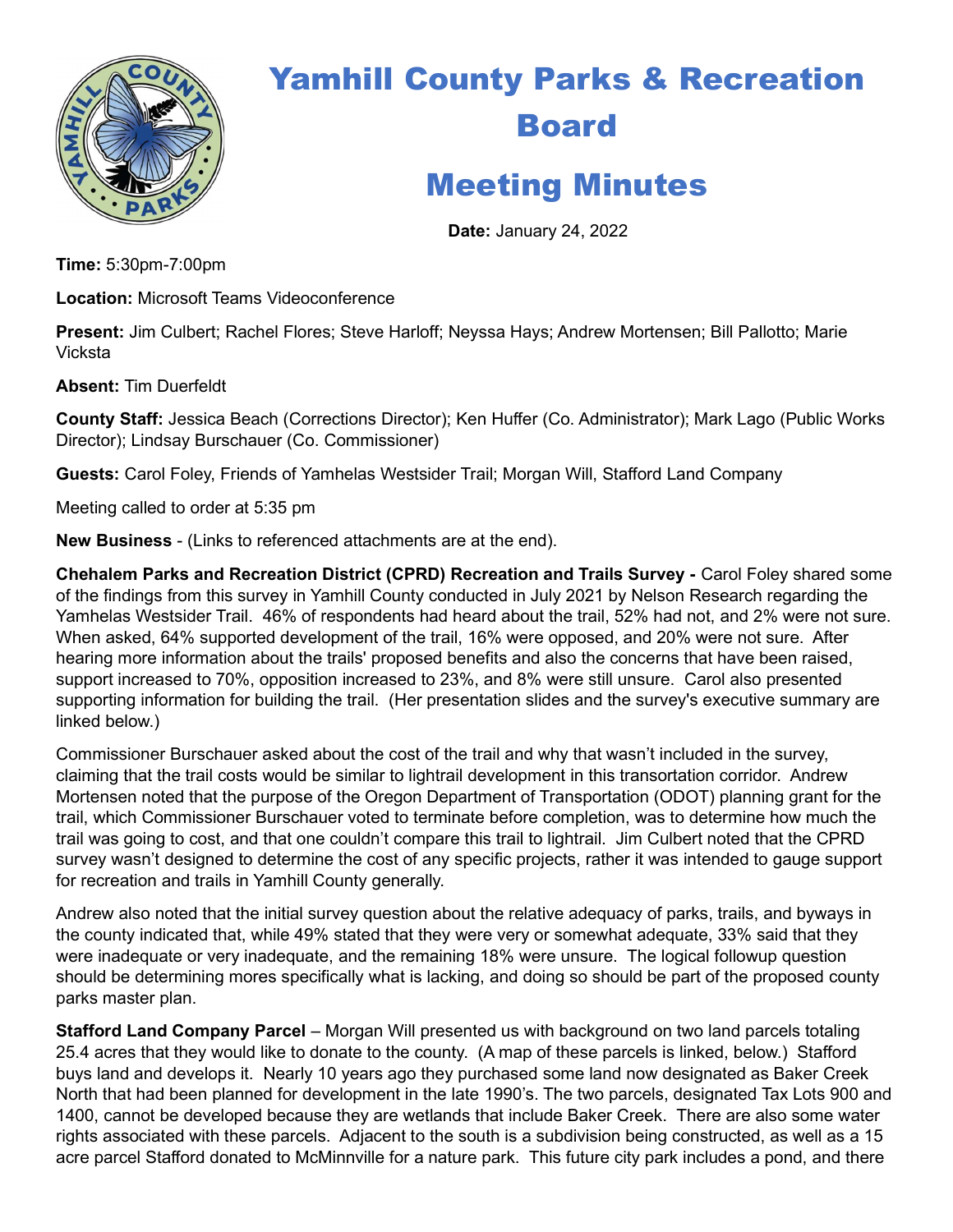are plans for a trail that will link the subdivision to the park, and eventually be extended east to Rotary Tice Park. The city park will not have a parking lot for public access. The only access would be via the trail from the nearby neighborhoods. Across Baker Creek Road to the south, there would be a connection to the city's west side "powerline" trail.

Board questions resulted in the following additional information. Tax Lot 900 is about half outside (zoned EF80) and half inside the city urban growth boundary (UGB), and Tax Lot 1400 is entirely within the UGB. Stafford did not perform a wetland delineation, and development is restricted to the bluffs outside wetlands. These two parcels were offered to the Yamhill Soil and Water Conservation District, which declined because there is no funding associated with the donation that would be needed for future management. They were also offered to McMinnville, which also declined because the two parcels cannot be developed as parks because they are wetlands. If county does not accept this donation of the land, Stafford will offer these parcels for sale to adjacent farm owners to the north. Stafford would not be interested in helping the county fund development of the parcels. Due to meeting time restrictions, the meeting progressed to other agenda items without any Board discussion or recommendation on this offer.

**Parks Manager Recruitment** – Ken Huffer presented an update to the Board. Ben Much resigned for personal reasons and moved to Texas. Ken was Parks Manager for 9 years until 2014. There have been three people in the position since then. The position has been funded with responsibilities half in parks and half by Corrections as work crew manager. The position was placed in Corrections so that the parks could be cared for inexpensively by work crews while giving inmates opportunities for restorative justice. Due to the pandemic and changes in legislation on what inmates are allowed to do, the size and scope of the work crews has significantly diminished. This is an opportune time to restructure the Parks Manager position to have more of it be focused on parks (90% is currently proposed). It also makes more sense to move the parks staff to Public Works.

Board questions resulted in the following additional information. The new Parks Manager will have access to maintenance supervisors and work crews. Right now, the two supervisors have 1.5 Full Time Equivalents (FTEs) funded for work crew and 0.5 for parks. This will increase to 2 FTE and their work will shift to day to day maintenance of the parks (with the work crews). Their positions will be less focused on fulfillment of work crew contracts for other organizations. The budget might still include seasonal park rangers. The recruitment advertisement will be submitted to Human Resources soon, and should be advertised the week of Jan 31-Feb 4 for a period of three weeks, unless there are insufficient applicants.

Dayton Boat Ramp Improvements – Ken Huffer provided this update. He has met with the city of Dayton and has asked Carrie Martin, Grants and Special Projects, to oversee the process in the interim until a Parks Manager is hired. Jim noted that he talked to the outside consultant, and that the State Marine Board's revised design is completed. The next step is to apply to the State Lands Dept. and Corps of Engineers for development permits. This could take up to six months. Once permits are issued, a request for proposals for development and a grant request to the State Marine Board can be both issued.

FY 2022-23 Parks Budget Request – Board and Staff discussed strategies for requesting funding for parks master planning. Ken and Jessica are working on preliminary numbers. Jim noted that, according to Ben, parks previously had some funds reserved for this but those funds were utilized for higher priorities, supposedly in 2020. Based on Andrew's review of past state grants for county parks master planning, it might cost \$80,000 overall, with a 50% county matching requirement. Thus, \$40,000 would be need to be funded by the county. Ken believes that System Development Charge funding on hand could be used for planning, but this is contrary to Parks historical understanding that these funds could only be used for capital development. Other possible funding sources could be Possible 1081 funds or ARPA funding available for pandemic-related revenue replacement, should the reallocation of reserved funding be documented. Ken suggested a better project cost estimated would be helpful, and that a Request for Proposals (RFP) would help. It might be required anyway, depending on project size. It was noted that the Scope of Work draft document we have might help with a RFP once it is edited and tightened up more. Ken will have a discussion with the County Counsel and Jessica to confirm what route would be most beneficial. It was also noted that we might be able to get initial work done on a pro-bono basis via urban planning programs at universities. Ultimately, the Board